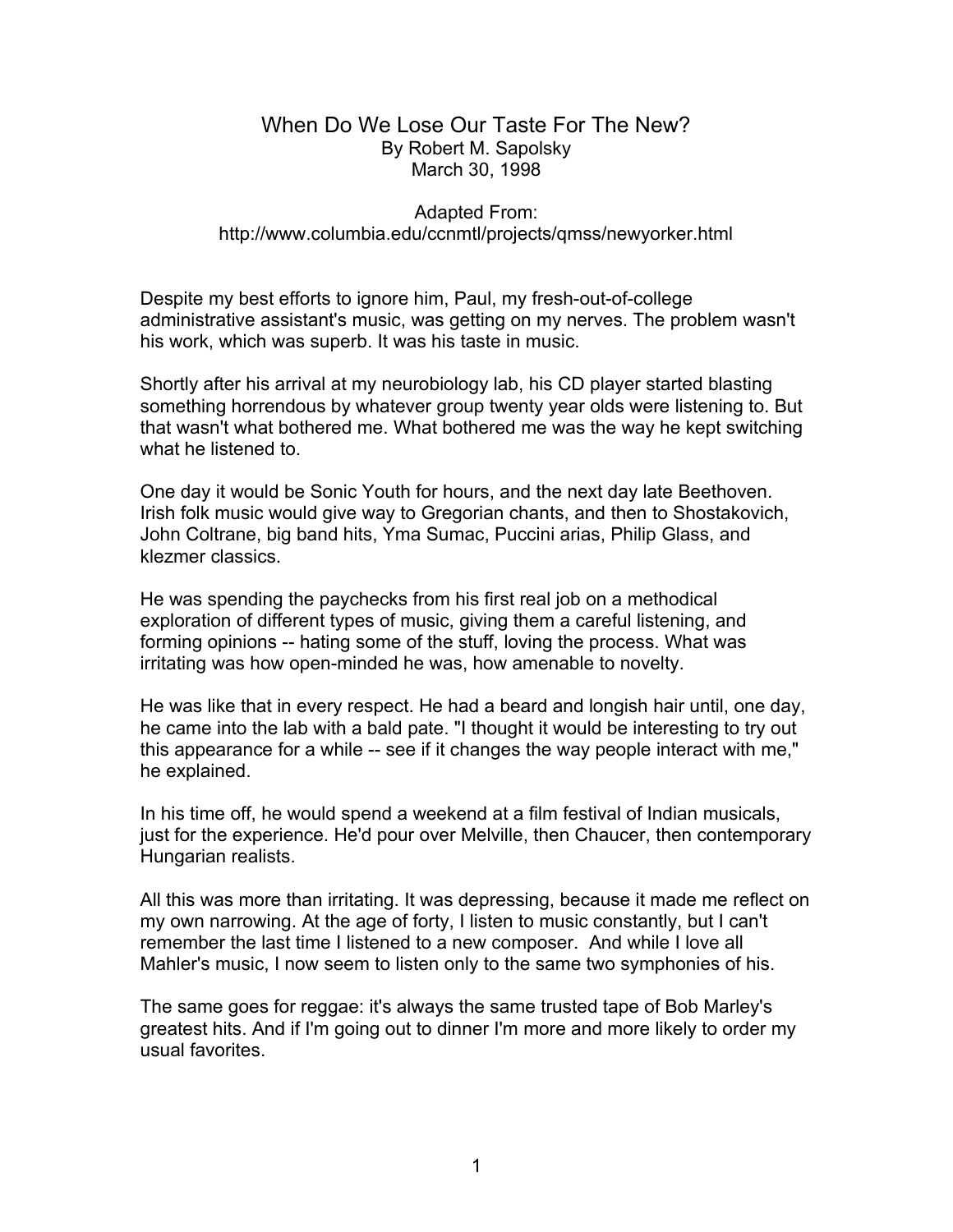How did this happen? When did it become so important to have familiar ground underfoot? For many people, that question would lead to some heavy soul searching. Being a scientist, I decided to avoid this by studying the subject. A quick survey revealed that this all too familiar tendency had been ignored in the scientific literature.

Though there is research into why highly creative people tend to become less creative over time, no one knows why, as we age, we start buying those "best of" anthologies advertised on late night television. I figured I could at least get a better fix on the phenomenon, but I needed some data.

I wanted to test whether there were any clear cut maturational time windows during which we form our cultural tastes, are open to new experience, even gravitate to it for its own sake. In particular, I wanted to determine whether there was a consistent age at which such windows of openness slammed shut.

As a CD of Wagner highlights played on ukulele boomed outside my office, I decided to try to figure out when we form our musical tastes, and when we stop being open to most new music.

My research assistants and I called radio stations that specialize in the music of various periods: contemporary rock, the "Stairway to Heaven" seventies stations, the fifties doo-wop stations, and so on.

In each case, we posed the same two questions to the station manager: When was most of the music that you play first introduced? And what is the average age of your listeners?

After more than forty phone calls around the country, a pattern became clear; not a lot of seventeen-year-olds were tuning in to the Andrews Sisters, not a lot of Rage Against the Machine was being played in retirement communities, and devotees of sixty nonstop minutes of James Taylor were starting to wear relaxedfit jeans.

This can be stated more precisely: Most people are twenty years old or younger when they first hear the popular music they choose to listen to for the rest of their lives.

When we combined those results with a measure of how variable the data were, we figured out that if you are more than thirty-five years old when a style of popular music is introduced there's a greater than ninety-five per cent chance that you will never choose to listen to it. The window has closed.

Next, I turned to the sensory realm of food. Psychologists have long studied gustatory novelty in laboratory animals, trying to understand how they choose their food, correct a dietary deficiency, or avoid a toxin. For wildlife zoologists,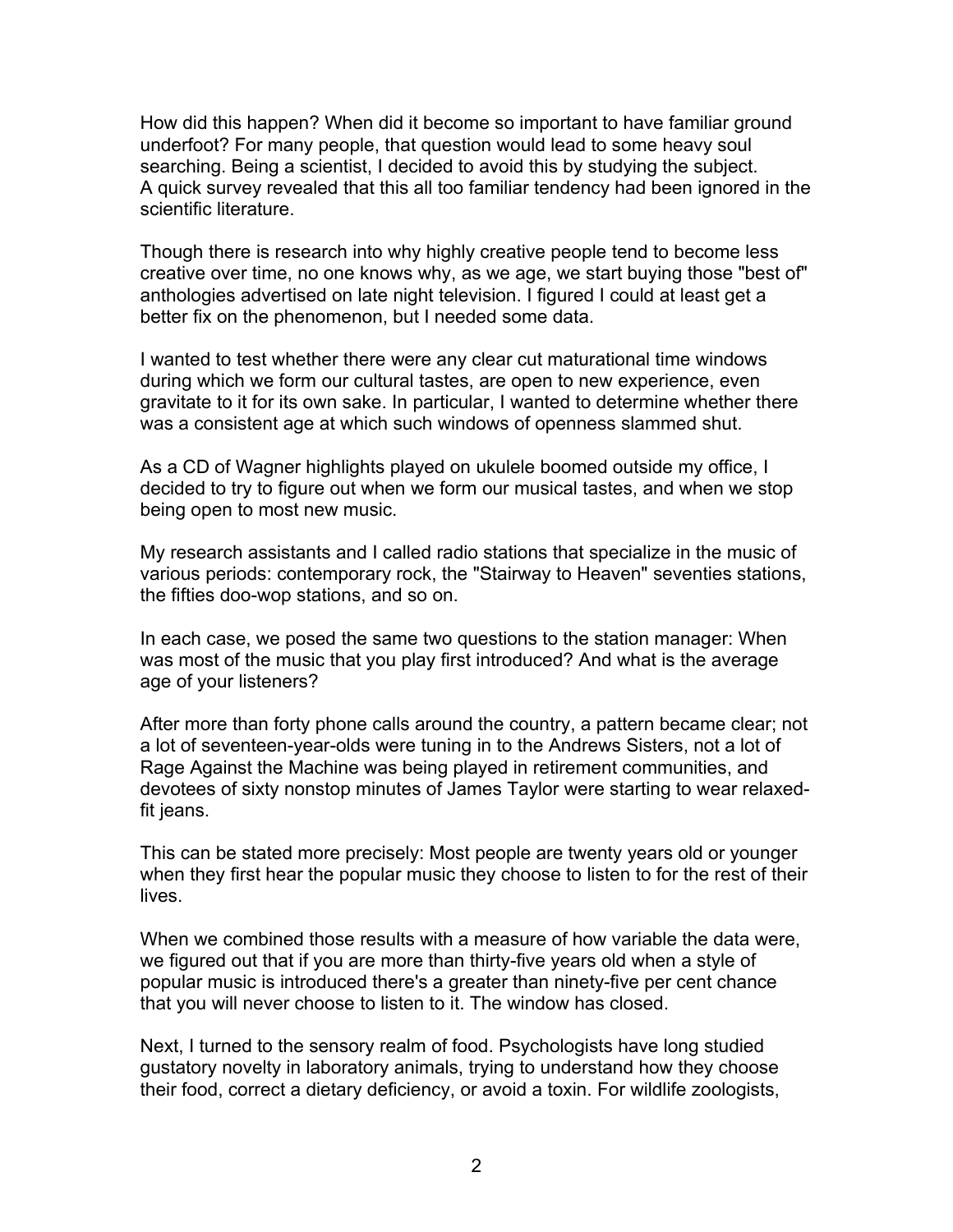too, these issues have started to arise particularly when, as a result of habitat degradation, an animal population is forced into a new ecosystem.

The anthropologist Shirley Strum studied a troop of wild baboons in Kenya after a group of farmers forced them off their native grounds, and watched the animals learn what plants in their new home were good to eat.

The laboratory and the field studies show the same thing: animals normally shy away from novel foods, and when they finally do get hungry enough to try something new the youngsters are the ones most given to exploration: they're most likely to make a discovery, and most open to changing their behavior when they see that someone else has.

Does the pattern apply to us? To pursue the time-window strategy I used with the radio stations, I needed a type of food that, by Middle American standards, was truly anomalous and that had been introduced during a recent, identifiable time. I thought about pizza or bagels, but both had been too pervasive for too long.

There was the shift in Chinese-restaurant food from chop suey Cantonese to spicy Szechuan, but it was hard to identify any clear transition point. Sushi worked, however. Little pieces of raw fish served with horseradish and bits of vegetable carved to look like flowers. Here was something that probably remains a bit off-putting to the pot-roast crowd living near the amber waves of grain.

Returning to our phones, my research assistants and I called sushi restaurants throughout the Midwest: from Omaha, Nebraska on down to Eden Prairie, Minnesota. When was sushi first introduced into your town? How old is your average non-Asian customer?

In a number of instances, the news that some neurobiology professor wanted information for a survey generated consternation. We also stumbled on what was apparently a nasty feud in Bloomington, Indiana, over which of two sushi places had opened first. But fifty restaurants later we had uncovered a fairly clear pattern.

The typical non-Asian Midwestern sushi patron had been less than twenty-eight years old when sushi first arrived in town, and among townspeople who were older than thirty-nine at that time the odds were greater than ninety-five per cent that they would never touch it. Another window closed.

Emboldened further, I looked into one more window. I live near the Haight district in San Francisco, and thanks to this proximity I was dimly aware that what is currently outrageous in fashion has changed since my peers and I were affronting our elders by wearing jeans to high school. Here, surely, was another realm amenable to the time-window approach.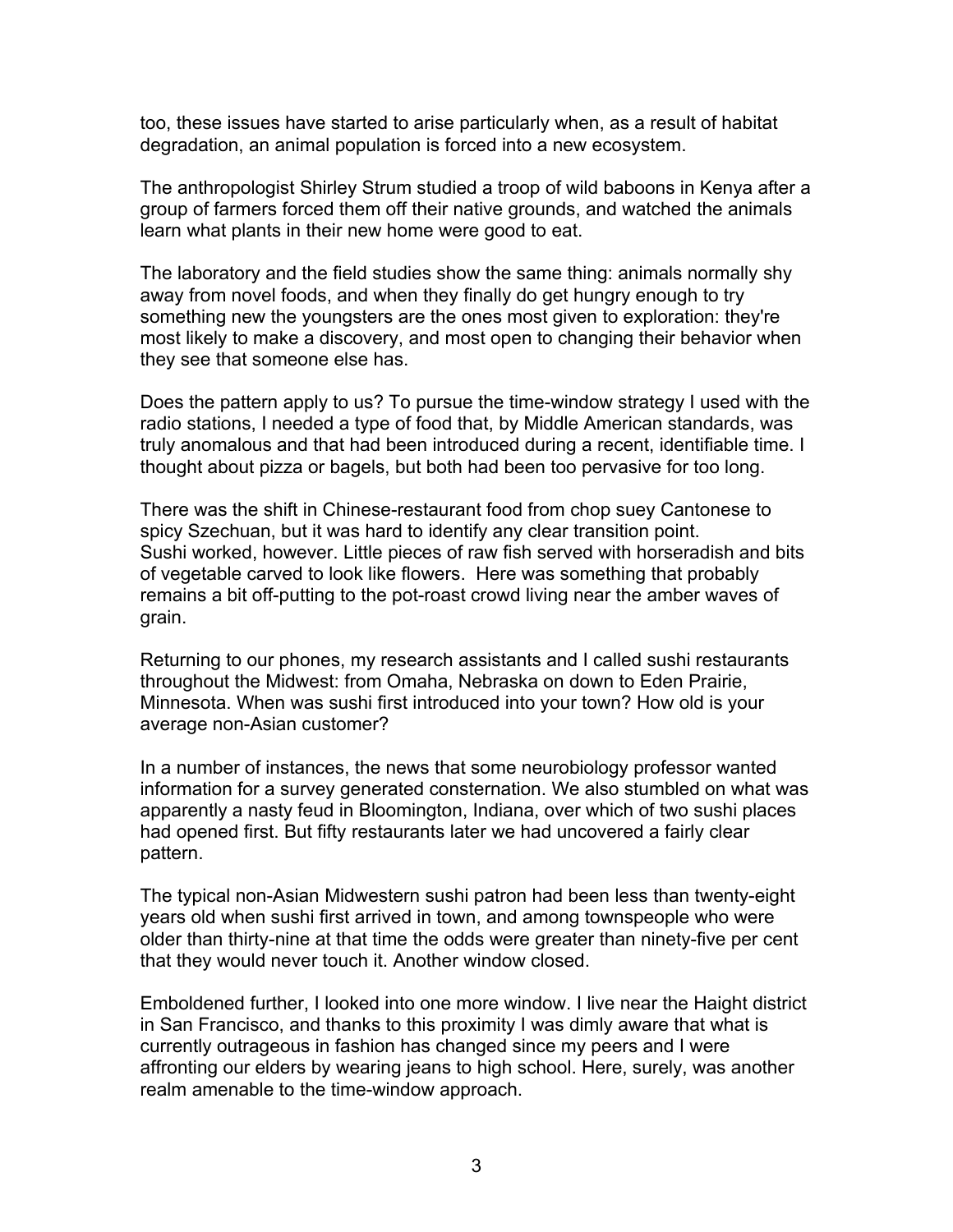Tattoos wouldn't fill the bill, because they have been around for a long while and because their connotations have shifted. Pierced ears for men don't work, either, and for much the same reason: sixty-year-old Republican assemblymen can get away with earrings these days.

Soon I had entered the world of tongue studs and navel and genital rings. Retreating to my office, I let my research assistants handle all those phone calls on their own: When did you first start offering this type of body piercing in your town? How old is your average customer?

At these establishments, the news that a neurobiologist wanted information prompted not one raised eyebrow, pierced or otherwise. Thirty-five data points later, we had a remarkably clear answer. The average tongue-stud wearer was eighteen or younger when that sociopolitical deconstructionist fashion statement, or whatever it is, arrived on the scene.

And if you were older than twenty-three at the time, the odds are ninety-five percent that you have passed up tongue studs altogether, probably just trying instead to get a hairdo like Jennifer Aniston's.

NOW we had some major scientific discoveries on our hands: for at least one particular fashion novelty, the window of receptivity essentially closed by age twenty-three; for popular music, it closed by thirty-five; for an alien food type, by thirty-nine.

These findings seemed reminiscent of work that had been done regarding creativity, where, in study after study, age has emerged as a leading factor. The profession of mathematics, for instance, is built almost entirely upon the creative breakthroughs of wunderkinder, and studies of other creative professions show a less extreme version of the same pattern.

Count the number of melodies per year from a composer, poems from a poet, original research findings from a scientist, and, on the average, you'll find a decline after a certain, relatively youthful peak.

These studies also indicate that over time the great creative minds not only are less likely to generate something new but are less open to someone else's novelty - the same phenomenon I was seeing in the sushi bars.

Think of Einstein, in his later years, fighting a rear-guard action against quantum mechanics, or of Alfred Mirsky as the last major figure in cell biology to reject the idea that DNA was the molecule of heredity.

As the physicist Max Planck once observed, established generations of scientists never accept new theories; they die first. In some cases, the closing mind of a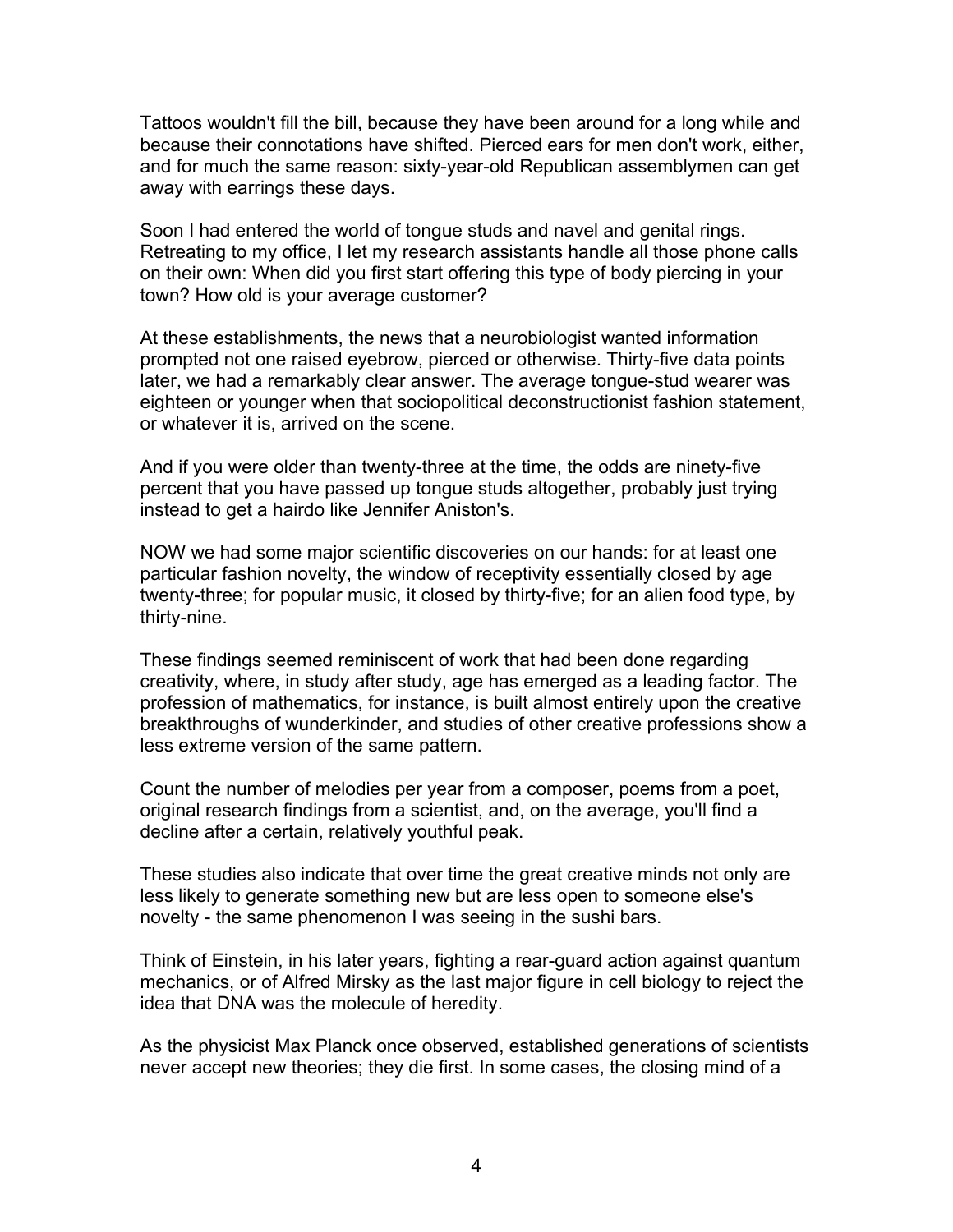former revolutionary rejects what should have been the logical extension of his revolution.

Consider Martin Luther, who spent his final years helping to crush the peasant uprisings galvanized by his own youthful work. There's a consistent trend emerging here.

As we age, all of us - the senior scientist flailing against his errant disciples, the commuter twiddling with the radio dial for a familiar tune - become less open to someone else's novelty.

What can this be about? The psychologist Dean Keith Simonton has shown that the decline in creativity and openness among great minds isn't predicted by age so much as by how long people have worked in one discipline. Scholars who switch disciplines seem to have their openness rejuvenated. What matters most isn't chronological age but "disciplinary" age.

There are a number of ways you might try to account for this effect. Maybe it's that the same old stodgy tricks seem fresh and original in the new discipline. Maybe it's that an aging individual who is a high achiever in one discipline and switches to another is unusually open to novelty in the first place.

Or maybe changing disciplines truly does stimulate the mind to regain some of its youthful openness to novelty. As the neuroscientist Marian Diamond has shown, environmental stimulation can make more elaborate neuronal connections in the adult brain.

An alternative explanation finds support in Simonton's recent work. Novel discoveries in a field are, pretty much by definition, the ones that overturn the entrenched ideas of the intellectual elites. The reason that these gray eminences become reactionary is simply that they have the most to lose in the face of novelty.

But I don't think any of this tells us much about the narrowing of taste. When it comes to picking a radio station for the drive home, our investment in the status quo isn't what's preventing us from listening to music popular with kids twenty years younger than we are. And the eminence idea doesn't tell us much about why old animals are unwilling to try new foods.

You might think that the explanation was neurological - that some novelty center in our brain starts to atrophy with age, losing neurons left and right. In fact, though, in most brain regions there isn't any dramatic neuron loss as we get older. With extreme age, there is a loss of connections between neurons, causing neuronal networks of communication to weaken.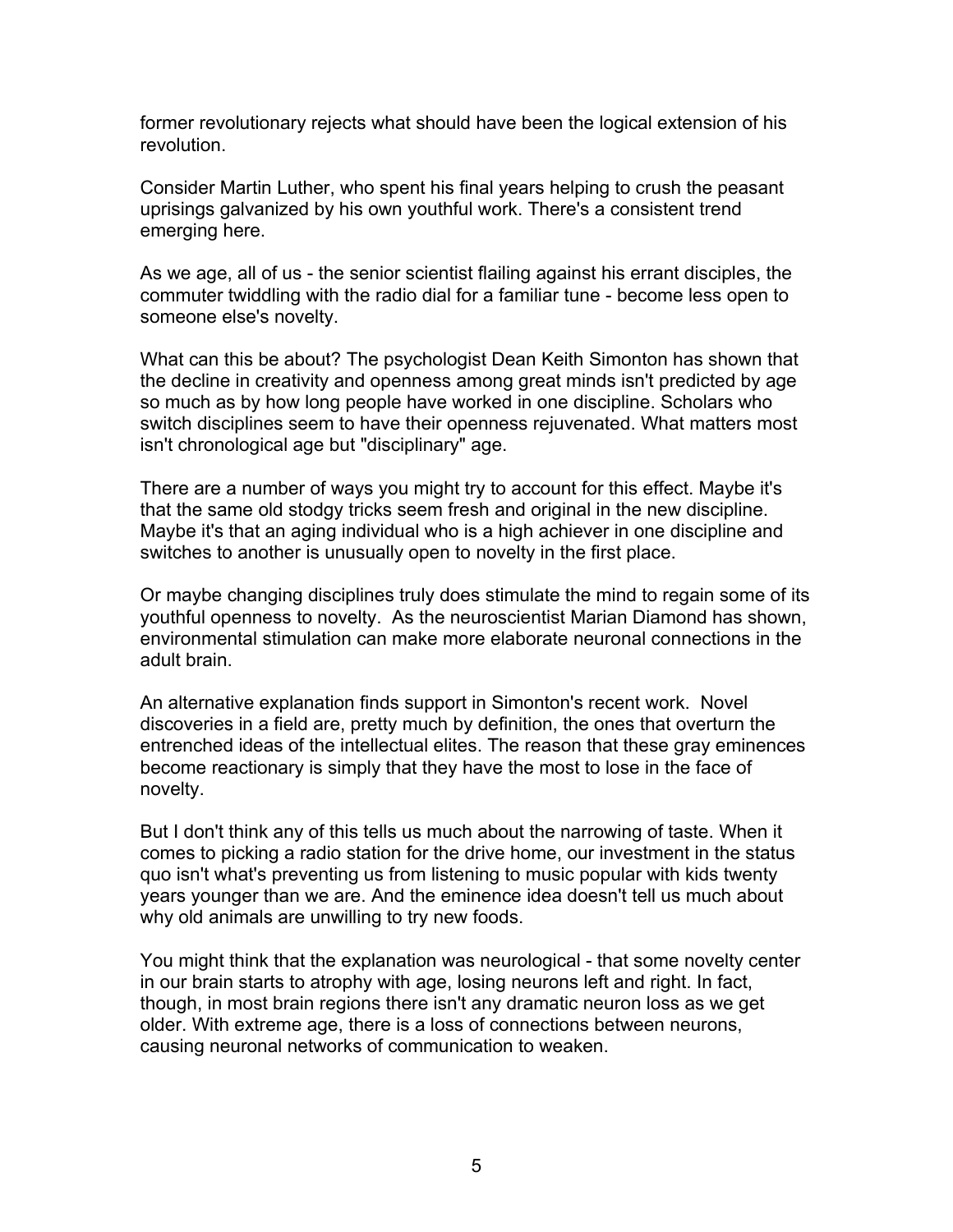That probably has something to do with why it's more difficult for us to absorb new information and apply it in a novel way as we age, while our ability to recall facts and apply them in the habitual way remains intact.

But it doesn't explain the declining appeal of novelty: I don't think most folks holding out for a good, thick steak do so because they have trouble understanding the raw-fish paradigm of sushi.

The real problem with the neurological approach, however, is that there is no such thing as a novelty center in the brain, let alone sub-areas for fashion, music, or food which age at different speeds.

Maybe getting a grip on the phenomenon requires shifting the emphasis. In Tracy Kidder's "Old Friends," a nursing-home resident says about his forgetful roommate, "Heard only twice, Lou's memories could seem monotonous. Heard many times, they were like old friends. They were comforting."

I've been asking why; as we get older, novelty becomes unappealing. Maybe we need to try to understand why repetition becomes appealing.

There's a stage of childhood in which kids become mad for repetition, taking pleasure in the realization that they are mastering rules. Maybe the pleasure at the other end of life is the realization that the rules are still there - as are we.

Given that aging contracts our neural networks and makes our cognition more repetitive, it would be a humane quirk of evolution if we were reassured by that repetition.

As Igor Stravinsky lay dying, he repeatedly banged his ring against the metal railing of his hospital bed, startling his wife each time. Finally with a touch of irritation, she asked why he was doing that, since he knew she was still there. "But I want to be sure that I still exist," he replied.

Why, really, does it matter whether people are open to novelty in their cultural and social choices? Does society really need more eighty-year-olds with tongue studs eating raw eel? Is it a crime if I keep listening to that Bob Marley tape?

There may even be some advantage for social groups if their aging members become protective archivists of their cultural inheritance, instead of constantly jettisoning the old in order to soak up the new.

The physiologist Jared Diamond has argued that part of the success of Cro-Magnons was that they lived about fifty per cent longer than Neanderthals did, and so when some rare ecological catastrophe hit there was a substantially greater chance that someone would be old enough to remember the last time that it happened and how they got out of the mess then.